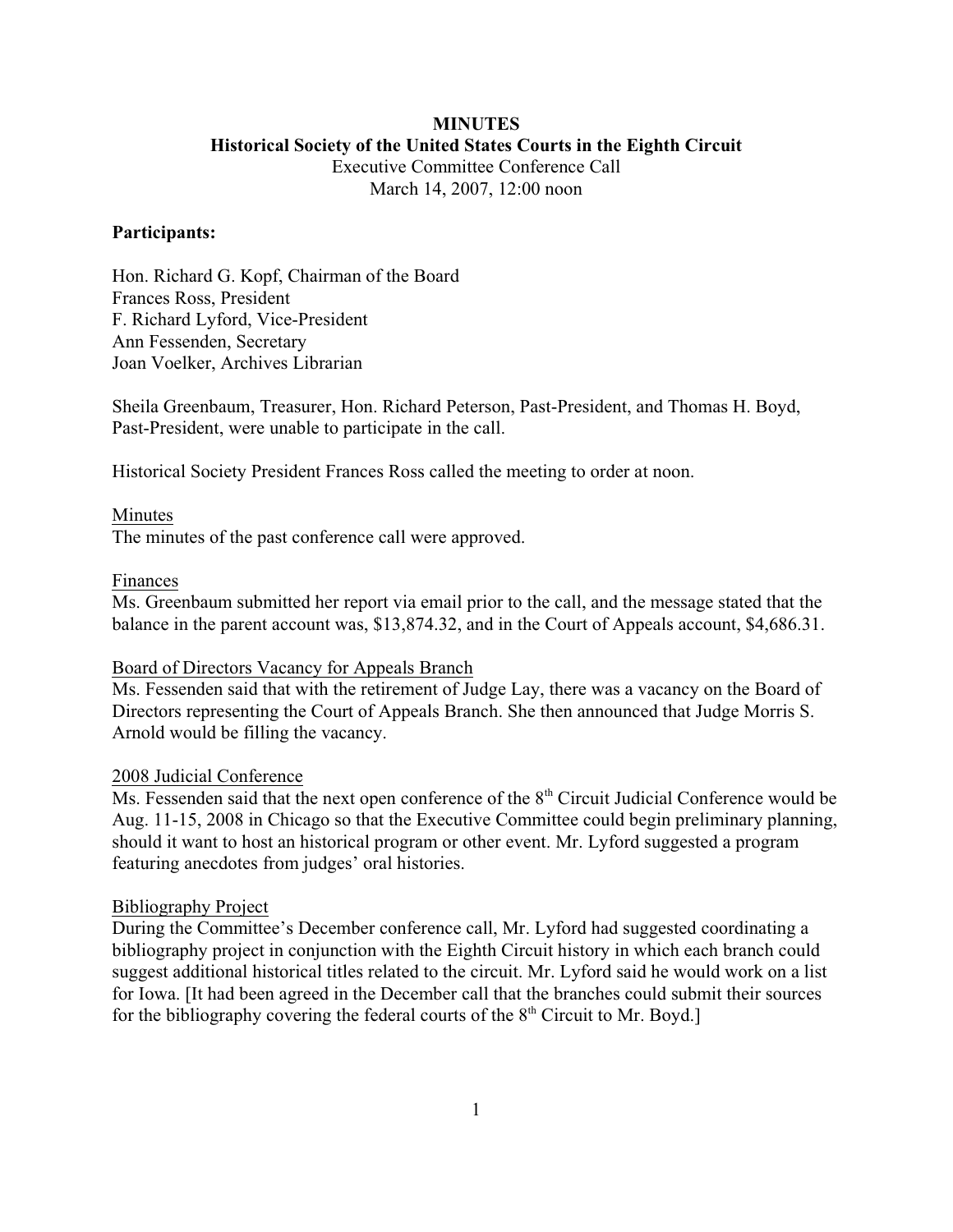## Justice Blackmun Robe Ceremony

Ms. Fessenden related that the late Justice Blackmun's robe has been on loan and displayed on the  $27<sup>th</sup>$  floor of the Eagleton Courthouse in St. Louis since 2000, and each year, the Court has renewed this loan. This year the Blackmun family is donating the robe to the Court, and the Court of Appeals will accept the donation in a ceremony on April 12, during April court week in St. Louis. Sally Blackmun, the Justice's daughter, will be present, as well as Melissa Nathanson, who is writing a biography of Justice Blackmun.

# Reminder to 8<sup>th</sup> Circuit Judges to Preserve and Donate Their Papers

President Ross requested that Judge Kopf write a letter to the other  $8<sup>th</sup>$  Circuit judges conveying the importance of preserving and donating their chambers papers, and Judge Kopf said he would do so.

### Proposed Change in Nebraska Branch Regulations

Judge Kopf shared with the Executive Committee his plan of action in revising the Nebraska Branch regulations.

He said there were two reasons for amending the regulations: 1) to conform with Advisory Opinion No. 104 of the Codes of Conduct Committee of the Judicial Conference, as the parent Historical Society had done in 2005 when it amended its bylaws, which basically states that judges and court employees should not control court historical societies, and 2) to align the branch with the Federal Practice Fund and Federal Practice Committee for funding purposes. He said that should the amendments be adopted, every lawyer in Nebraska would become a member of the Nebraska Branch, and the Nebraska Branch would look for financial support from the Federal Practice Fund rather than depending upon sporadic dues payments by individual lawyers. He pointed out that the Fund has already been providing consistent financial support to the branch, so this would formalize the support. Under the new regulations, the Chair of the Federal Practice Committee would appoint the officers of the Nebraska Branch.

He reported that the proposed amendments have already been approved by Nebraska's Chief Judge Bataillon, Judge Smith Camp, the chair of the Federal Practice Committee, and interested persons and officers from the Nebraska Branch. He also said he anticipated that the Nebraska District Court, en banc, and the entire Federal Practice Committee would approve the regulations in late April. Should that occur, he said the branch will then seek approval from the Historical Society Board of Directors via electronic mail ballot.

All members of the Executive Committee felt that this was an interesting and positive step for the Historical Society and that it provided an excellent model for other branches to follow.

### Northern District of Iowa

Mr. Lyford said that his attempt to invigorate the Northern District of Iowa Branch ran into an obstacle. The day the meeting was scheduled, March 2, brought a blizzard to Cedar Rapids, making attendance difficult. He was very encouraged by Judge Kopf's efforts in Nebraska and expressed that this could be the jump start he needs to get the Northern District going. He asked